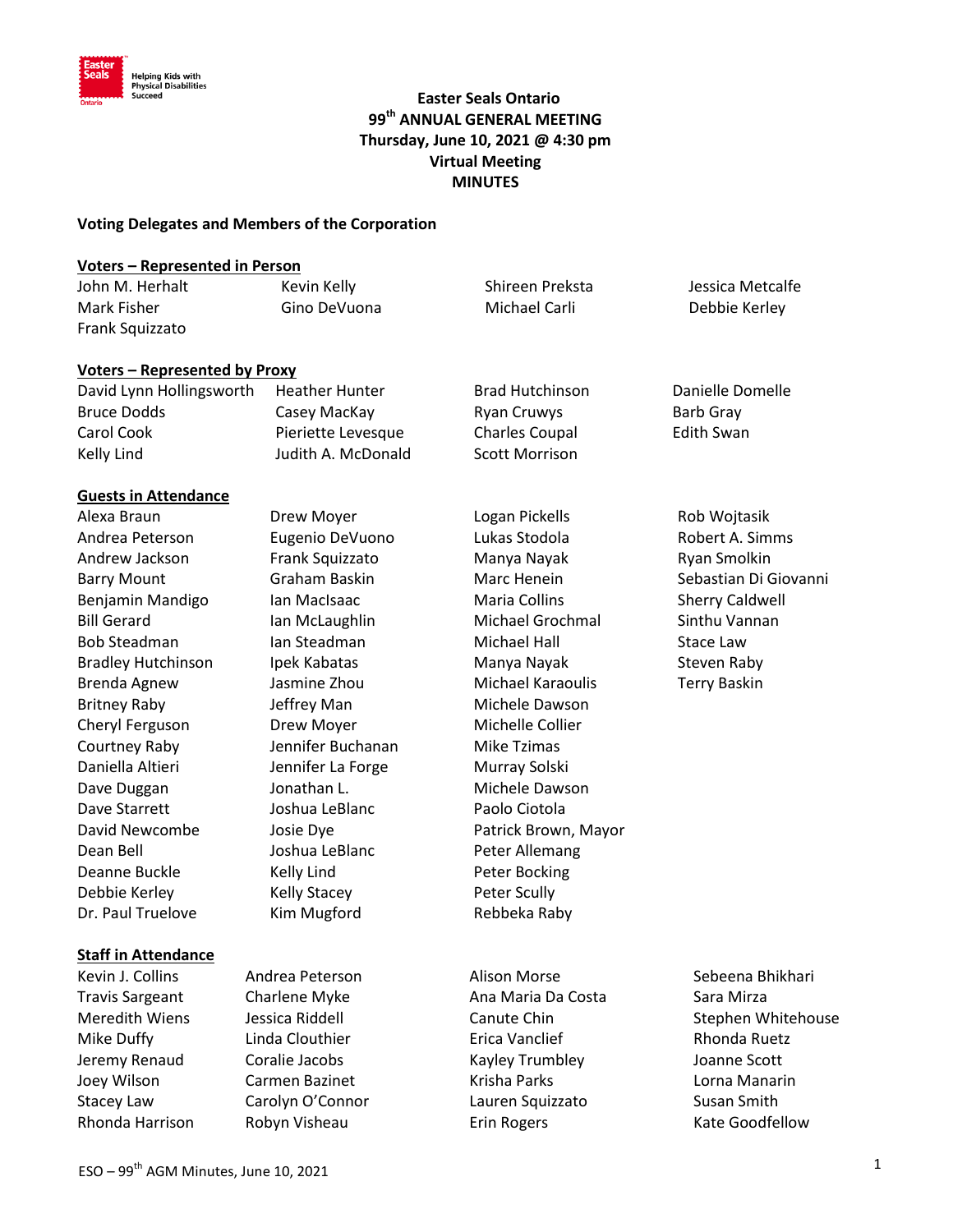### **1. Call to Order**

John Herhalt, Chair of the Board of Directors, called the 99<sup>th</sup> Annual General Meeting (AGM) and Award Ceremony to order at 4:32 pm, and welcomed all those in attendance.

**\_\_\_\_\_\_\_\_\_\_\_\_\_\_\_\_\_\_\_\_\_\_\_\_\_\_\_\_\_\_\_\_\_\_\_\_\_\_\_\_\_\_\_\_\_\_\_\_\_\_\_\_\_\_\_\_\_\_\_\_\_\_\_\_\_\_\_\_\_\_\_\_\_\_\_\_\_\_\_\_\_\_\_\_\_\_\_\_\_\_\_\_\_\_** 

## **2. Notice of Meeting**

The Chair advised that a copy of the Notice of the Meeting had been distributed in accordance with the By-Laws. A copy of the Notice of the Meeting, together with a Statutory Declaration of its distribution was placed before the meeting.

### **3. Declaration of Quorum**

The Chair confirmed quorum and declared the meeting to be regularly called and properly constituted for the transaction of business.

### **4. Approval of the Minutes of June 11, 2020**

A copy of the minutes of the AGM held June 11, 2020 were made available to all members of Easter Seals Ontario (ESO).

Moved: Deanne Buckle Seconded: Kevin Kelly

**THAT** the minutes of the 98<sup>th</sup> Annual General Meeting of members held on June 11, 2020 be taken as read, verified as correct and approved as presented. *CARRIED*

## **5. Presentation of Financial Statements and Appointment of Auditor**

The Chair presented and placed before the meeting a copy of the Financial Statements for the year ended December 31, 2020 and the Auditor's Report. Copies of the Financial Statements were made available and published on the ESO website.

Moved: Mark Fisher Seconded: Paola Ciotola

**THAT** Grant Thornton, Chartered Accountants be appointed Auditors of Easter Seals Ontario for a third, 3-year term commencing June 10, 2021 and ending at the 2024 Annual General Meeting, at a remuneration to be fixed by the Directors, the Directors being hereby authorized to fix such remuneration. *CARRIED*

## **6. Election of Directors**

The Chair noted that of the current slate of officers, the terms of five Directors expires this year, including his own position.

 Gino DeVuono, Debbie Kerley, Frank Squizzato and Dr. Paul Truelove were thanked for their outstanding service to ESO and the children and families served.

Moved: Kevin Kelly Seconded: Michael Carli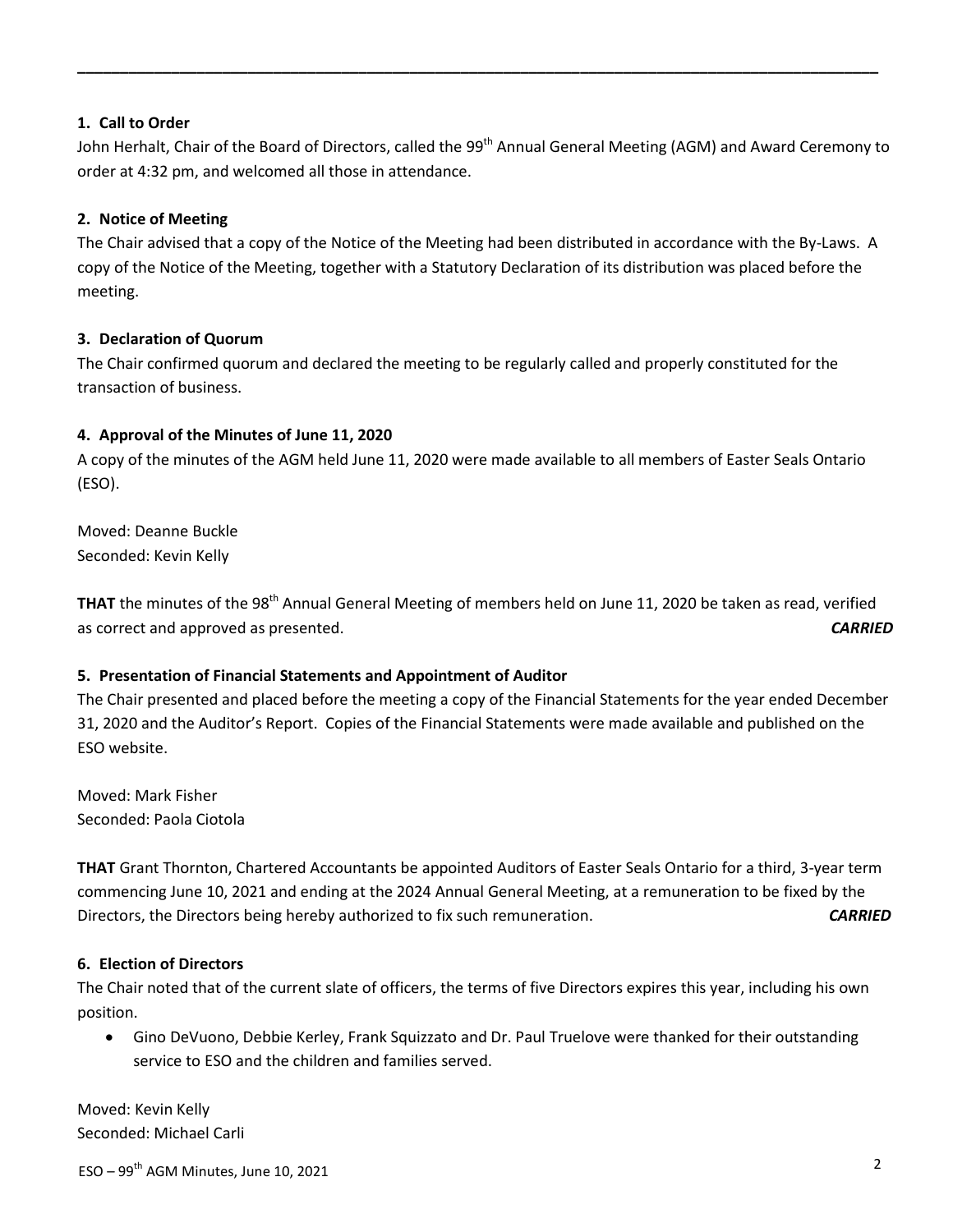**THAT** Paolo Ciotola hold office for a second, 3-year term and that Brenda Agnew, Michael Grochmal, Marc Henein, Jennifer LaForge, Jeffrey Man, Jessica (Jess) Metcalfe and Michael Tzimas hold office for a first, 3-year term expiring at the June 2024 AGM in accordance with the By-Laws. *CARRIED*

#### **The Easter Seals Ontario complete Slate of Directors for the 2021-2022 term is:**

| Brenda Agnew     | Paolo Ciotola             | Deanne Buckle | Michael Carli  |
|------------------|---------------------------|---------------|----------------|
| Mark Fisher      | Michael Grochmal          | Marc Henein   | Kevin Kelly    |
| Jennifer LaForge | Jeffrey Man               | Jess Metcalfe | Michael Tzimas |
| Alex Yeh         | John Herhalt (ex-officio) |               |                |

## **7. Report of the Chair of the Board of Directors**

John Herhalt, the Chair of the Board of Directors gave his remarks:

- 2020 was a year of tragedy and challenges due to Covid-19 and the vulnerable sector, including those we serve who were faced with tremendous daily, physical and emotional stressors.
- As a charitable organization, ESO undertook a number of initiatives to combat the negative and restrictive measures imposed as a result of the pandemic.
- ESO ended 2020 with revenues over expenditures of \$453K despite a material decline in revenue of \$2.6M over 2019.
- \$300K has been set aside to support the Equipment Funding Program and \$153K to support the Recreation Program in 2021.
- A decline in fundraising and event revenue of almost \$3M was realized due to the inability to run in-person events due to Covid; this decrease was offset by \$1.5M in government grants received through the Community Emergency Wage Subsidy and the Emergency Community Support Fund. Our gratitude is extended to the Government of Canada for this support.
- Service expenditures declined by \$1.8M mainly resulting from the inability to operate traditional in-person camp programs and fundraising and administrative costs also declined by approximately \$1M.
- Expenditures to support programs, public education and awareness represented 63% of our yearly expenses; fundraising expenses made up 29% and Management/Administrative costs were 8%.
- Rigorous internal controls resulted in ESO receiving an unqualified audit opinion from auditors, Grant Thornton.
- Appreciation was noted for the following:
	- o All donors, sponsors, service clubs, volunteers and supporters for their generosity and commitment;
	- o staff for their perseverance and efforts;
	- o volunteer Directors for their personal commitment and leadership and
	- o special acknowledgement to each member of the Audit and Executive Committees for their extraordinary dedication, guidance and leadership that ensured financial stability of ESO.

## **8. Report of the President and CEO**

Kevin Collins, President and CEO also acknowledged the trials and tribulations of 2020, and noted that:

- As a result of Covid-related closures, the receipt of mobility and accessibility equipment at home was delayed and ESO received far fewer requests for the Equipment Funding Program than in previous years.
- 611 requests for equipment totalling \$1,085,300 were funded in 2020, with a large percentage of year-end surplus being set aside to assist with the anticipated influx of requests expected once the economy restarts.
- Since the beginning of the stay-at-home order in March 2020, a group of devoted staff continued to work in the office to ensure that services to clients was maintained.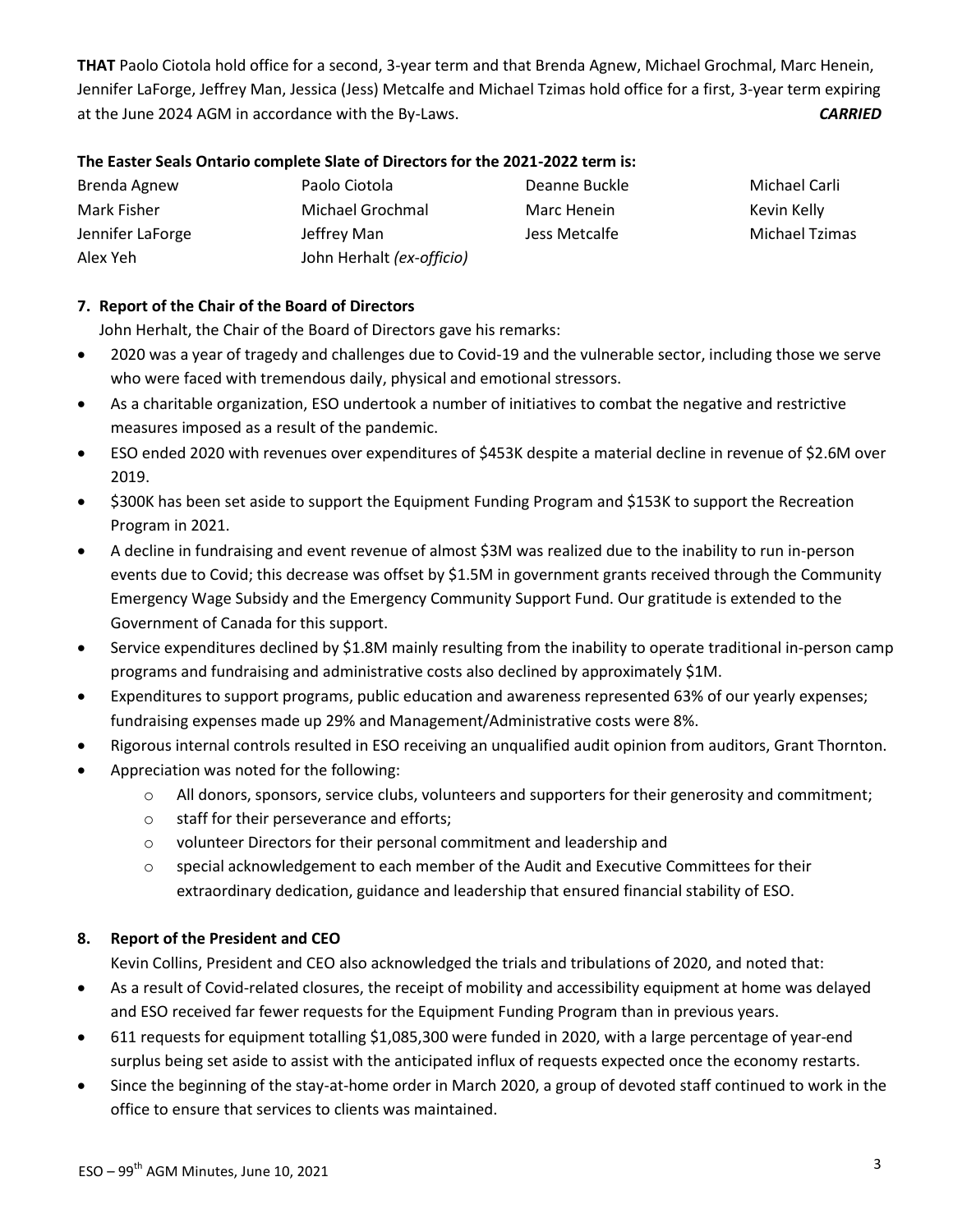- One of the most difficult decisions resulting from the pandemic was to suspend our in-person camping program for the first time in 84 years however in recognizing that campers needed connection and stimulation during this challenging time, Camp E-aster Seals, an innovative platform to run camps online was created. Due to Camp Easter Seals' success, the program was carried through fall and winter and will now be year-round as part of our Recreation Program. In total, the camp team provided 1,639 remote camper experiences in 2020.
- Advocacy, an increased area of focus saw staff participating on various committees, meeting with government officials and leading a team of 25 volunteer Special Education Advisory Committee members who represent the needs of children with physical disabilities on school boards across the province. Collectively, this team attended over 200 meetings in 2020 to advocate for these children.
- With so much on hold for the better part of the year, we took advantage of the situation and instituted the following initiatives:
	- o Reorganized the Services Department and sourced a new client database to streamline operations and create efficiencies in record management and services;
	- $\circ$  Upgraded our systems and technology to create more efficiencies across the organization;
	- o Provided an extensive training program for Development staff to unify fundraising practices and approach across the province with a focus on donor engagement and community partnerships;
	- o Put in place plans to review our fundraising programs with a focus on long-term sustainability; and
	- o Plans to expand the use of digital and social media platforms to generate awareness and support.
- While 2020 started off successfully event-wise, the lock down in March took its toll when in-person events were cancelled or postponed however staff resiliency and their ability to pivot helped to successfully raise both funds and awareness with events like 21 Times Challenge, Camp-to-Camp virtual run/walk, a Butter Tart Tour as well as raffles and online auctions.
- Eric Lindros, the team at Jackson Events and our Development staff championed the Celebrity Hockey Classic to raise over \$660K virtually which benefited Easter Seals kids, especially during these trying times.
- Direct Mail donors were incredibly generous with overall revenue that exceeded 2019.
- The following were given gratitude and praise:
	- o Rotary and Service Clubs, Century 21, We Care Canada and all donors, sponsors and volunteers for their continued generosity amidst economic uncertainty;
	- o Staff for their efforts that embodied our Core Values: Being Bold, Stronger Together, Be a Champion and Make a Difference;
	- o Volunteer Board Directors for their expertise and assistance; and
	- o The Audit Committee for their perseverance and leadership.

Finally, the President and CEO noted that there is great excitement regarding ESO's 100<sup>th</sup> Anniversary in 2022 and all involved are confident that we will emerge stronger and more resilient, post-pandemic.

# Introduction of Incoming Board Chair, Kevin Kelly

Kevin Kelly provided a brief introduction of his history with ESO and thanked outgoing Chair, John Herhalt on behalf of the Board and staff, for his extraordinary leadership, wise counsel and distinguished service. The incoming Chair officially welcomed the new Board members, noting it is an exciting time to join ESO with the upcoming 100<sup>th</sup> Anniversary.

# **9. Question Period/New Business**

John Herhalt, the Chair, opened the floor to questions and comments.

No new business was brought forward and there were no questions.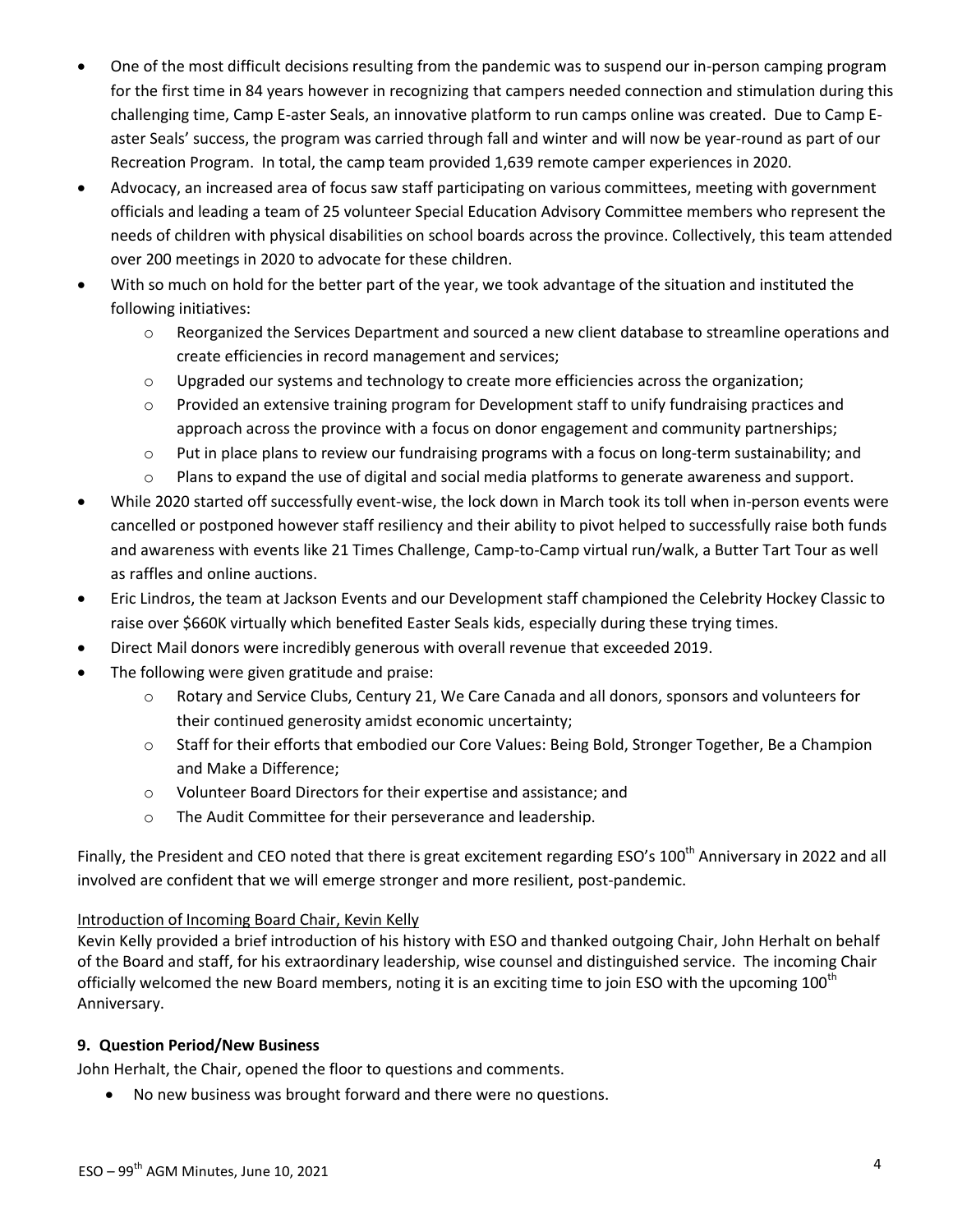# **10. Adjournment of the 99th Annual General Meeting**

Moved: Frank Squizzato Seconded: Debbie Kerley

**THAT** the 99th Annual General Meeting of Easter Seals be adjourned.*CARRIED*

- The business portion of the meeting was concluded.
- The meeting adjourned at 4:57pm.

#### **11. Introduction of Provincial Ambassadors**

The Chair introduced the 2020/21 Provincial Ambassadors Danielle Altieri and Dante Wellington who spoke briefly about the past year as ESO Ambassadors. The Chair thanked them for being outstanding representatives during a very unusual year.

#### **12. 2020 Scholarship Presentation and Volunteer Awards**

Hosted by President and CEO, Kevin Collins: (\*denotes recipients present)

Mayor Patrick Brown\*, City of Brampton Service Award Andrew Jackson\*, Jackson Events Service Award Drew Moyer\*, Bear Creek Golf Club Service Award Artistica Ballroom Dance Studio Service Award Bill Brandel, Ingram Micro Inc. Service Award Cheryl Ferguson\* Service Award Dean Bell\* Service Award

**Recipient Volunteer Service Award Received**

Gino DeVuono\* **Canadian Controllet Controllet Controllet Controllet Controllet Controllet Controllet Controllet Controllet Controllet Controllet Controllet Controllet Controllet Controllet Controllet Controllet Controllet** Frank Squizzato\* **Calcular Controller** Controller Dutgoing Board Member Dr. Paul Truelove **Caucasia** Contraction Cutgoing Board Member Debbie Kerley\* The Contract Contract Contract Outgoing Board Member